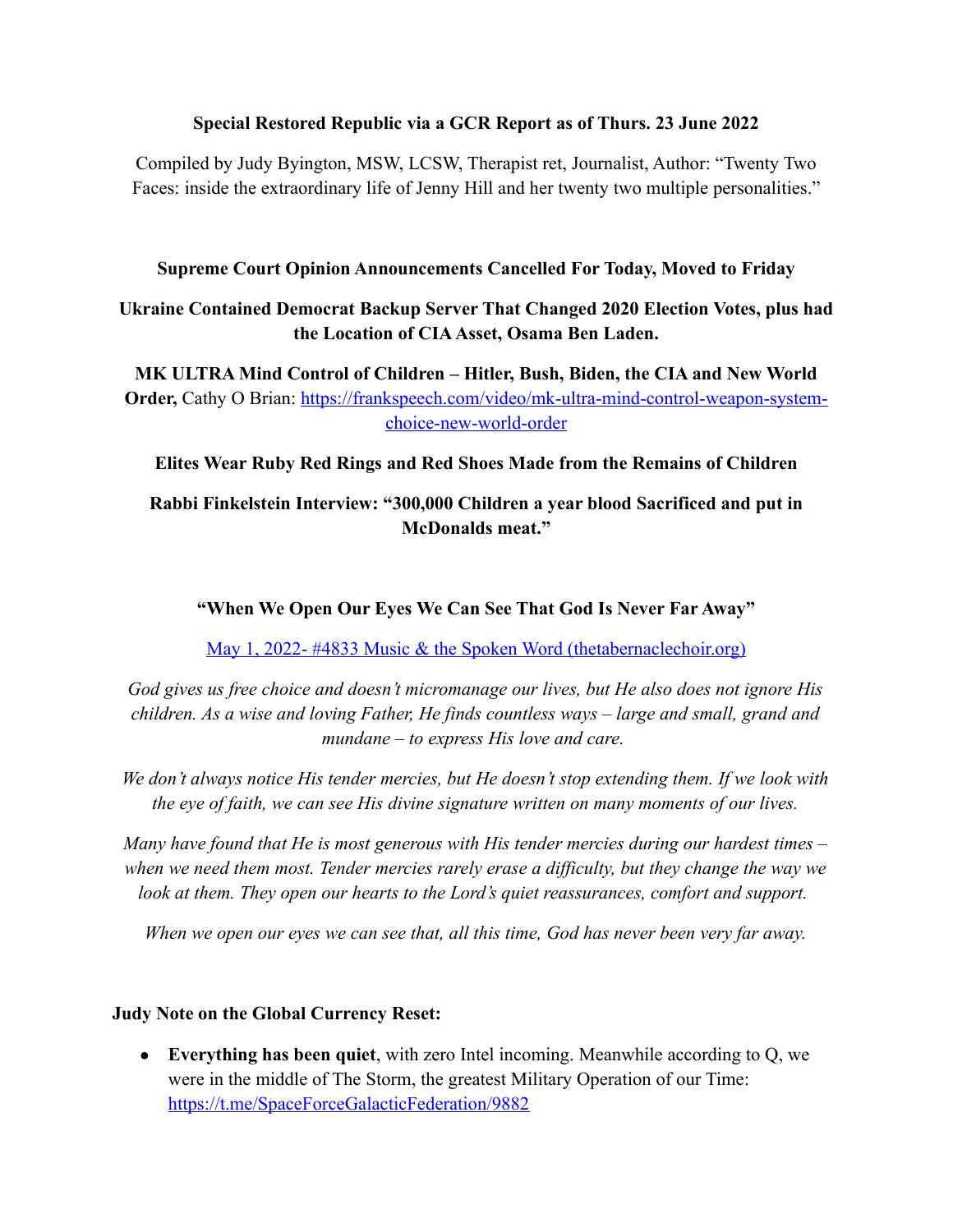**Reminder: No one, and I mean** *Absolutely No One* knows the exact time and date that the Global Currency Reset would be finalized, with codes entered for notification of Tier 4B (us, the Internet Group) to set redemption/ exchange appointments – it dependent upon an earth shattering Event such as a Stock Market Crash that would implode the global economy. **The exact deadline** would be decided by the Military out of calculations of their Quantum Computer and based upon concerns for safety of The People. **Trust the Plan.**

# **Restored Republic:**

- **We were in the middle of thirteen days of Mass Arrests** to **Fri. 1 July 2022**.
- **Imminent:** Stock Market Crash, riots in major cities over Row vs. Wade Supreme Court decision, food shortages, emergency notifications by Phones, TVs, Radios, Internet that would override other broadcasts and implementation of GESARA/ NESARA.
- **Sat. 25 June:** Trump Rally in Illinois, plus Live Stream Event to personally answer your questions **Sat. 25 June 1:00 pm EST:** <https://t.me/magapatriots20>
- **Thurs. 7 July Checkmate:** World Premier "2000 Mules." JFK Jr. identity confirmed?
- **Israel's Government** Has Collapsed
- **Arkansas, Wisconsin, Texas** Have Decertified the 2020 Election.
- **Texas** to Vote on Seceding from the Union
- **Speculation mounts** that the Pope Would Resign
- **Trump** Files Civil Lawsuit Against Deep State
- **Cabal Owned and Run IRS Harassment:** [IRS Harassment: Seniors Ken and Barbie](https://beforeitsnews.com/crime-all-stars/2022/06/irs-harassment-seniors-ken-and-barbie-face-imprisonment-for-living-in-their-own-home-2494688.html)  Face Imprisonment For Living in Their Own Home | Crime All-Stars | Before It's News [\(beforeitsnews.com\)](https://beforeitsnews.com/crime-all-stars/2022/06/irs-harassment-seniors-ken-and-barbie-face-imprisonment-for-living-in-their-own-home-2494688.html)

## **A. War in Ukraine:**

- **A backup DNC server (that threw 2020 Election votes) was in Ukraine** & THAT'S why the democrats panicked when Trump placed the call to President Zelenskiy of Ukraine on the EXACT same server?
- **That would explain why Dems pushed for impeachment** & demanded to have the server & Trump basically responded,  $F^{**}$ k off - You can have the transcripts ONLY.
- **The servers ALSO had the location of CIA asset** Tim Osman aka Osama bin Laden.
- **Crazy how the soccer ball Putin** handed off to Trump had the EXACT same pattern as General Flynn's Digital Soldiers meme. Putin served it to Trump - The ball is in your court: Soccer Serve(r).
- **"We have it all."** ~Q
- **At the time ADIDAS themselves announced that ball had a Wi-Fi logo** on it cuz it had a transmitter chip to transmit information to nearby cell phones to access videos & information on players, for fans that held their phone close to the ball.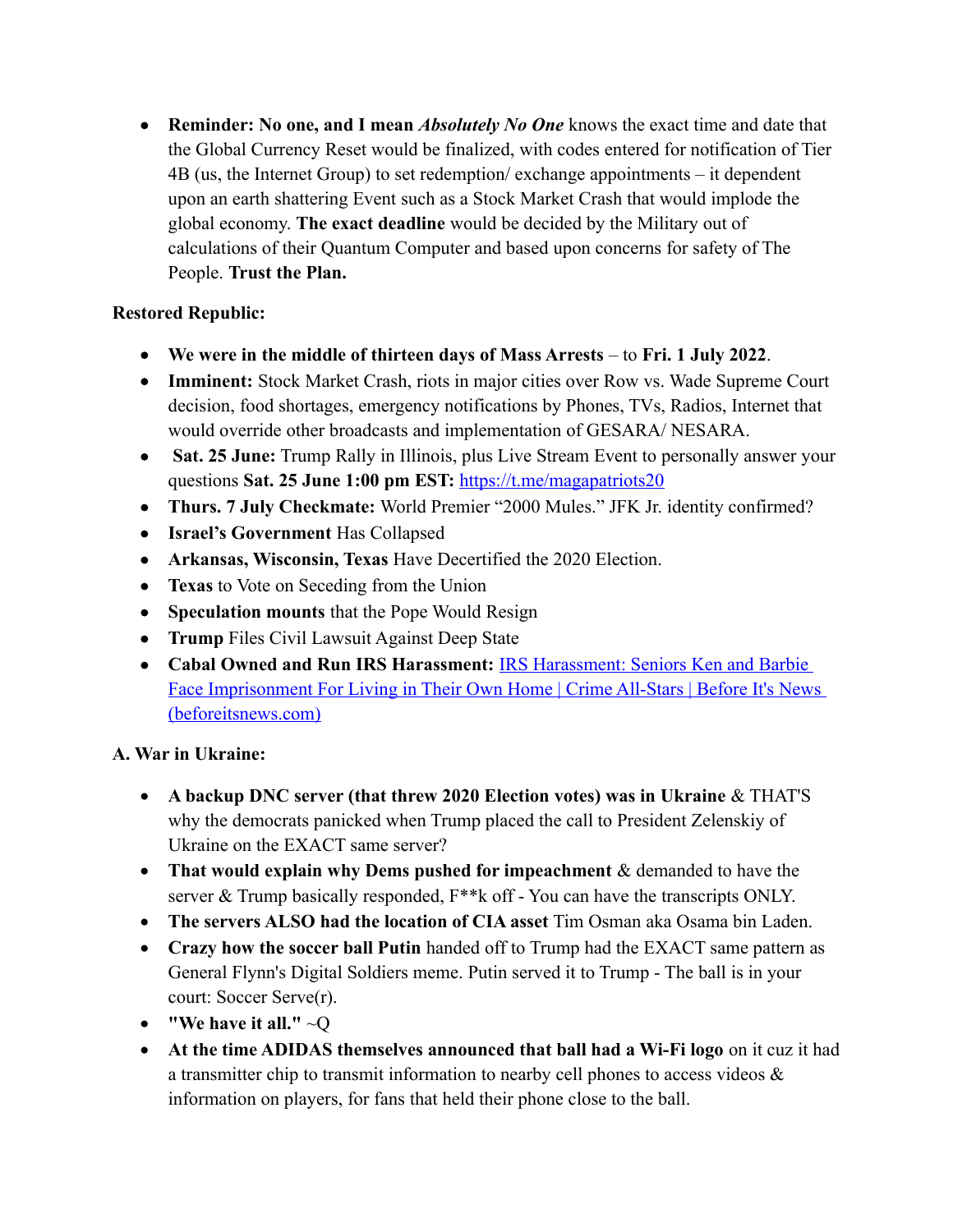• What are the odds? No Qincidences!: <https://www.bitchute.com/video/kNS1mw1jmjpt/>

### **B. Covid/ Monkey Pox/ Vax Hoax:**

- **Dr. Death: What Will the World Think of Tony 'The Science' Fauci If and When This All Settles Down?** Lara Logan: "What many doctors have said to me and intelligence people and bioweapons specialists ... is that, basically, Fauci will be known as the greatest mass killer in history once we get the whole truth and once we get to the other side of this."
- **Doctors' Group Fires Back After CDC's Quarantine, Vaccine Recommendations for Children:** <https://newsyoucantrust.me/3Om95Ao>
- **Covid Jabs Linked to Surge in Demonic Possessions Religious Leaders Say:**  https://rupreparing.com/news/2022/6/19/covid-jabs-linked-to-surge-in-demonicpossessions-religious-leaders-say-saturday-june-18-2022-by-ethan-huff

### **C. 2020 Election Fraud:**

 **USA Arizona Maricopa County Audit Hearing:** Maybe Rusty Bowers can explain why duplicate ballot envelopes for mail-ins surged after Election Day (just like illegal ballots that were counted from the USPS)

### **D. Global Protests and Demonstrations:**

 **Wisconsin USA:** An angry mob of far-left abortionists stormed the Wisconsin State Capitol to intimidate lawmakers after they blocked Gov. Evers attempt to overturn the state's 173-year old abortion ban. No arrests, FBI and DOJ radio silent

### **E. The Real News for Thurs. 23 June 2022:**

- **China:** Hundreds of thousands evacuated in China amid heavy rains, floods: [https://www.aljazeera.com/news/2022/6/21/hundreds-of-thousands-flee-homes-in-china](https://www.aljazeera.com/news/2022/6/21/hundreds-of-thousands-flee-homes-in-china-amid-heavy-rains)[amid-heavy-rains](https://www.aljazeera.com/news/2022/6/21/hundreds-of-thousands-flee-homes-in-china-amid-heavy-rains) [https://www.expressandstar.com/news/world-news/2022/06/22/south](https://www.expressandstar.com/news/world-news/2022/06/22/south-china-floods-force-tens-of-thousands-to-evacuate/)[china-floods-force-tens-of-thousands-to-evacuate/](https://www.expressandstar.com/news/world-news/2022/06/22/south-china-floods-force-tens-of-thousands-to-evacuate/)
- **Corruption in the US Court System and IRS:** [IRS Harassment: Seniors Ken and](https://beforeitsnews.com/crime-all-stars/2022/06/irs-harassment-seniors-ken-and-barbie-face-imprisonment-for-living-in-their-own-home-2494688.html)  [Barbie Face Imprisonment For Living in Their Own Home | Crime All-Stars | Before It's](https://beforeitsnews.com/crime-all-stars/2022/06/irs-harassment-seniors-ken-and-barbie-face-imprisonment-for-living-in-their-own-home-2494688.html)  [News \(beforeitsnews.com\)](https://beforeitsnews.com/crime-all-stars/2022/06/irs-harassment-seniors-ken-and-barbie-face-imprisonment-for-living-in-their-own-home-2494688.html)
- **Rabbi Finkelstein Interview: 300,000 Children a year blood Sacrificed and put in McDonalds meat!** Rabbi Finkelstein says that their tradition of blood sacrifice has been going on for thousands and thousands of years. <https://www.bitchute.com/video/ljML1nqqtRQR/>
- **Arnold Schwarzeneger's father** was a high-ranking Nazi SS officer under Hitler. Connect the dots-they are all interconnected. <https://t.me/EXPOSEthePEDOSendOFtheCABALchat/3106>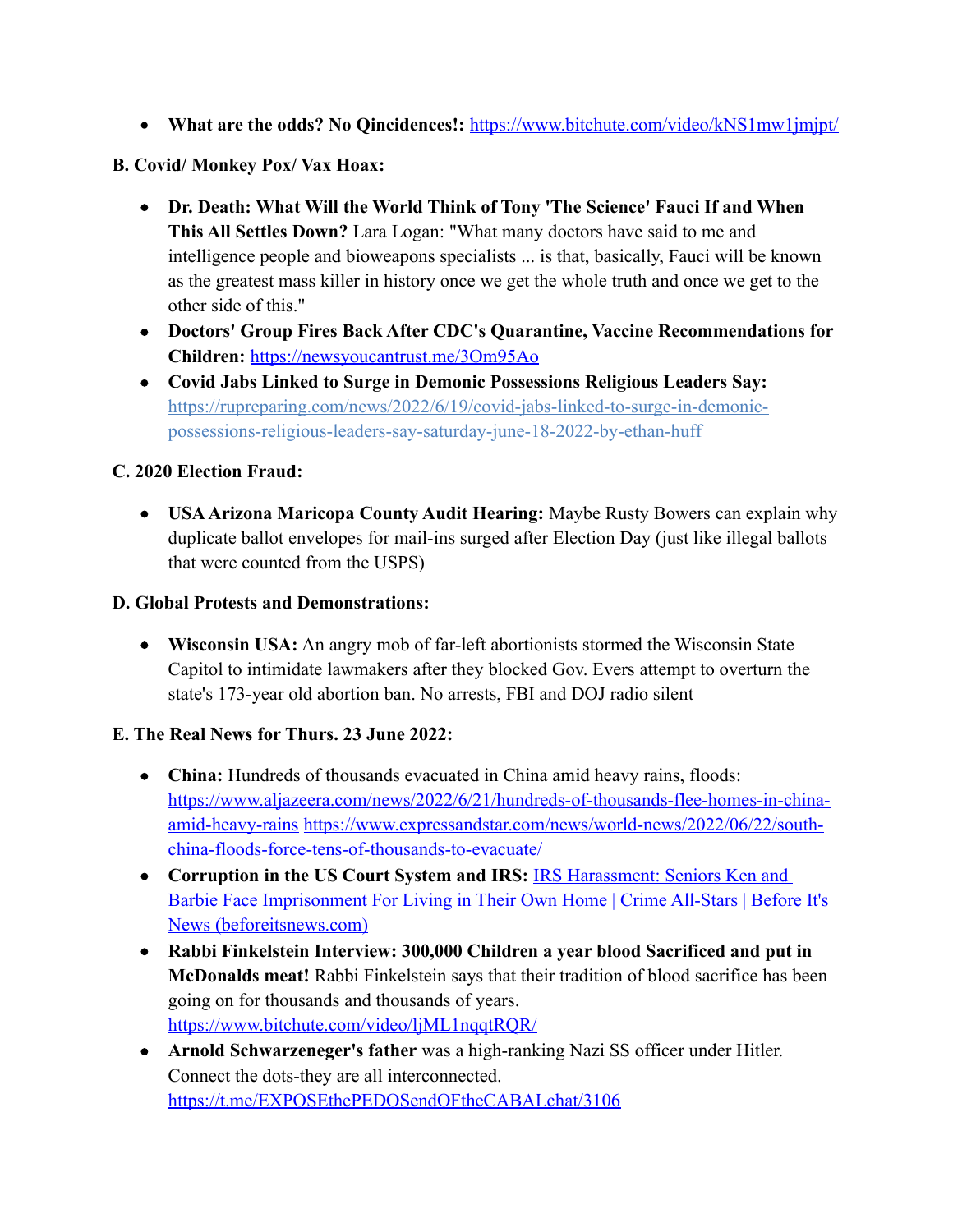- **MK ULTRA Mind Control of Children Hitler, Bush, Biden, the CIA and New**  World Order, Cathy O Brian: [https://frankspeech.com/video/mk-ultra-mind-control](https://frankspeech.com/video/mk-ultra-mind-control-weapon-system-choice-new-world-order)[weapon-system-choice-new-world-order](https://frankspeech.com/video/mk-ultra-mind-control-weapon-system-choice-new-world-order)
- **The Cabal's Black Rock Expands in China:** [https://www.businesstimes.com.sg/companies-markets/blackrock-plans-singapore](https://www.businesstimes.com.sg/companies-markets/blackrock-plans-singapore-expansion-with-dozens-more-employees)[expansion-with-dozens-more-employees](https://www.businesstimes.com.sg/companies-markets/blackrock-plans-singapore-expansion-with-dozens-more-employees)

## **F. White Hat Intel:**

- **The ultimate responsibility for the Covid Pandemic**, Biological Terrorism and mass genocide taking place in the world right now lay with the World Economic Forum.
- **Founder of the World Economic Forum** was Klaus Schwab.
- **His father was** industrialist and fascist Eugen Schwab, who was close to Hitler.
- **Klaus was born in Nazi Germany in 1938**. At the time, his father ran the strategic company "Escher-Wyss" and ran his own concentration camp, where prisoners had to work for free. The income from this company gave Klaus Schwab a comfortable existence.
- **Schwab** assembles a number of the most powerful scraps from around the world. Schwab is regarded by independent researchers as the organizer of the COVID pandemic, biological terrorism, mass genocide and the main ideologist of modern Western fascism.
- **Schwab Bloodlines** around the world are bringing people to their knees and have been for generations.
- **The Maxwell Family was Israel's "Back Door"** Into Silicon Valley. The Maxwells link to the Isrealian Mossad, FBI, CIA and the Elite via Honey Trapping, Human Child Trafficking and Treason.
- **By moving in "the same circles as her father"** and vowing to "work only on things involving Israel," Isabel Maxwell became a pivotal liaison for the entry of Israeli intelligence-linked tech firms into Silicon Valley with the help of Microsoft's two cofounders, Paul Allen and Bill Gates.
- **Myanmar, the largest Drug & Child Trafficking country** in the World in the Golden Triangle was being shutdown.
- **The Ruby Red Rings the Elites wear** were part of the TerraMar Project. Maxwell's etc used old Submarines with new Tech to collect Jewells from the bottom of the Ocean Floors in International Waters. They used the remains of children, put them through a whole heap of processes  $\&$  they end up in the Ruby Red Rings Elites wear.
- Same goes for the Red Shoe Club. The shoes are made from the skin and blood of children.

**G. "Twenty Two Faces: inside the extraordinary life of Jenny Hill and her twenty two multiple personalities,"** by Judy Byington, Foreword by Dr. Colin A. Ross, M.D. **RAW: Dr.** [Colin Ross – Robert David Steele](https://robertdavidsteele.com/dr-colin-ross/)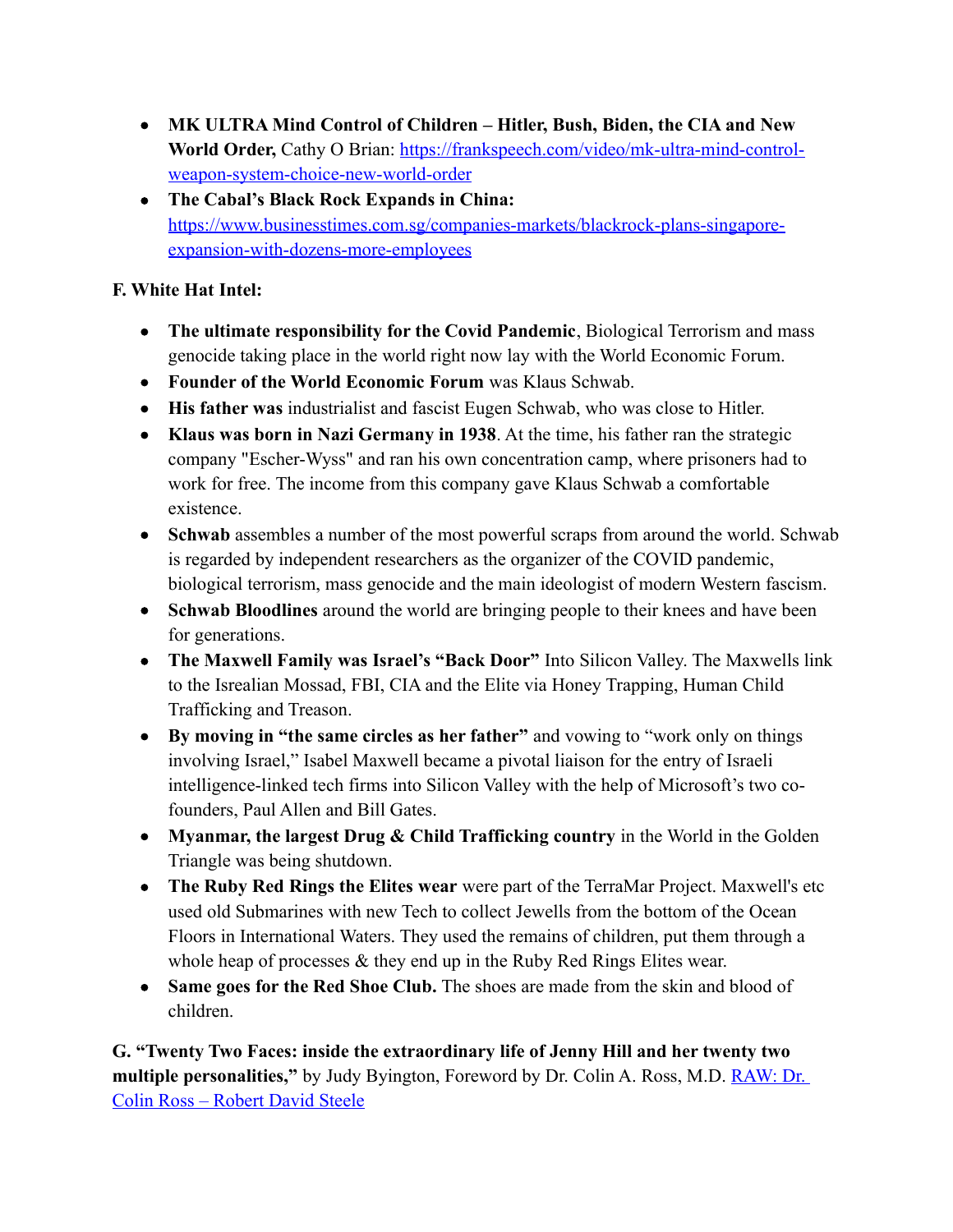**Jenny Hill's witness to a Satanic Child Sacrifice Rite:** [Woman Sees Human Sacrifice -](https://www.youtube.com/watch?v=F626Lsrdwg4)  [YouTube http://www.youtube.com/watch?v=F626Lsrdwg4](https://www.youtube.com/watch?v=F626Lsrdwg4)

WARNING: Jenny gave a graphic description about how she at the tender age of five, was raped, tortured, forced to view a Child Sacrifice and save for Divine intervention, was almost killed herself – not unlike the sordid experiences of thousands of other child victims of Satanic Worshippers. Perpetrators giving homage to Satan were organized from the US Inc's CIA, Queen Elizabeth's, Illuminati Banking families' and Vatican's Ninth Circle Child Sacrifice Cult on down to the Clintons, Hollywood, Pizzagate and local teenage covens. They were funded by this same Cabal that ran our global monetary system – the very organization that was in the process of being brought down by activation of the Global Currency Reset and Restored Republics of the world. It's no wonder that President Trump has stated, "These people are sick."

## **H. Judy Note on the Satanic Ritual Abuse of Children in Your Neighborhood:**

**Since 1990** I have been doing investigations on the Satanic Ritual Abuse of children at the request of brave SRA Survivor-victims, who were witnesses and victims of pedophile, torture and murder crimes of Satanic leaders and their covens. During this time I have found Satanists implanted in law offices, local police, county sheriff's offices and all the way up to the Attorney General Offices in my state and others and then the carnage went on to the internationally organized Ninth Circle Satanic Cult that runs out of the Vatican.

There's certainly no help from US or other nation's government agencies, including the FBI or CIA perpetrators. These legal entities successfully negate even the opening of cases of the ritual abuse and murder of children, let alone do valid investigations.

To be honest and to my knowledge there was no safe place on either a local, national or international level that has been set up to report Satanic Crime – likely the main reason why local, national and international Satanic Covens so easily and on a regular basis, get away with the torture and murder of thousands of children – many times bred for the purpose without birth certificates, or identification.

**I. The following have been set up to report Crimes Against Children and incidents of human trafficking,** although I cannot verify as to the influence of Satanists within these organizations:

[https://wsbt.com/news/nation-world/crime-that-hides-in-plain-sight-fbi-releases-warning-signs](https://wsbt.com/news/nation-world/crime-that-hides-in-plain-sight-fbi-releases-warning-signs-of-human-trafficking?video=e56ba52a1b9d45ad8c8a033fd83fe480&jwsource=cl)[of-human-trafficking](https://wsbt.com/news/nation-world/crime-that-hides-in-plain-sight-fbi-releases-warning-signs-of-human-trafficking?video=e56ba52a1b9d45ad8c8a033fd83fe480&jwsource=cl)

**FBI Memphis (available 24 hours a day)** (901) 747-4300

Submit an anonymous tip tips.fbi.gov.

**National Human Trafficking Resources Center Hotline** 1-(888)-373-7888.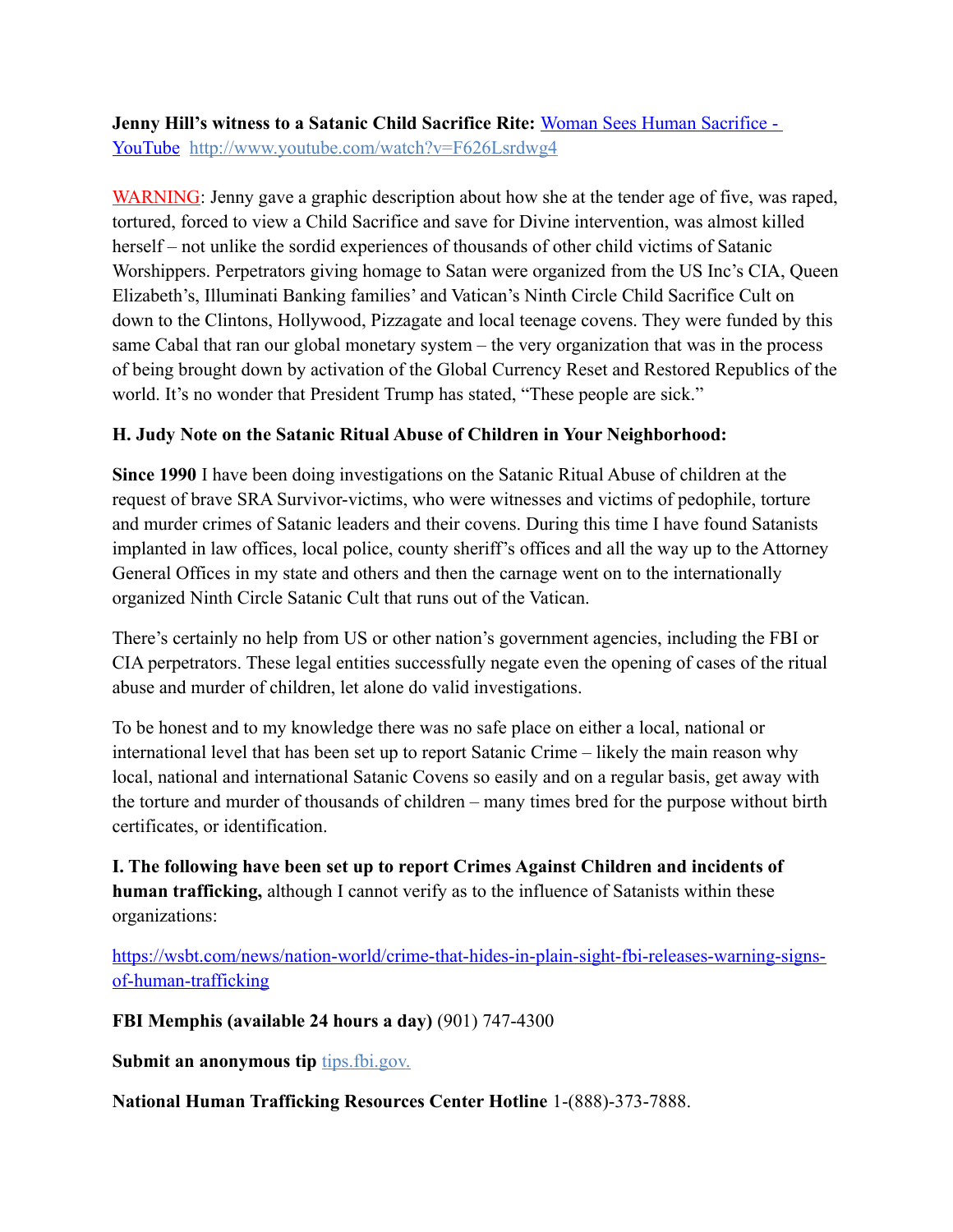**U.S. Immigration/ Customs Enforcement (ICE):** <https://www.ice.gov/webform/hsi-tip-form>

**Federal Human Trafficking Website:** <https://www.state.gov/humantrafficking/>

**Called to Rescue** 855-646-5484<http://www.calledtorescue.org/>

**Tim Ballard at Operation Underground Railroad:** <https://ourrescue.org/>

**Saving Innocence:** [https://savinginnocence.org](https://savinginnocence.org/) [https://www.youtube.com/watch?](https://www.youtube.com/watch?v=FT4tmI8YxCU&feature=emb_rel_end) [v=FT4tmI8YxCU&feature=emb\\_rel\\_end](https://www.youtube.com/watch?v=FT4tmI8YxCU&feature=emb_rel_end)

**US: Childhelp National Child Abuse Hotline** 1-800-422-4453

**USNCMEC Urgent victim help 24-Hour Hotline:** 1-800-843-5678

**Contact Interpol:** <https://www.interpol.int/Contacts/Contact-INTERPOL> <https://www.interpol.int/What-you-can-do/If-you-need-help>

**Europol Tipline** Tel.: +31 70 302 5000<https://www.europol.europa.eu/report-a-crime>

**EU Hotlines:** [https://ec.europa.eu/anti-trafficking/citizens-corner-national-hotlines/national](https://ec.europa.eu/anti-trafficking/citizens-corner-national-hotlines/national-hotlines_en)hotlines en

**Global: Human Trafficking Hotline Numbers:** [https://www.abolishion.org/human\\_trafficking\\_hotline\\_numbers](https://www.abolishion.org/human_trafficking_hotline_numbers)

**Human Trafficking Help and Resources:** <https://trafficking.help/us/>

**UK: Childhelp National Child Abuse Hotline** [BBC Action Line](https://www.bbc.co.uk/actionline)

## **J. The Global Currency Reset, Restored Republic and NESARA/GESARA were all about the Children**

*It's not about the money. It's about the children – the thousands of malnourished and traumatized children who in honor of Satan, were being raped and murdered so their Elite Perpetrators could supposedly gain power and rule the world.* 

*The first official act President Trump made the morning before he was sworn into office was to pay a visit to CIA Headquarters and declare a war on an international Child Sex Trafficking Ring run by these global elites.* 

*Let us fast and pray for these millions of little ones who right now, were being rescued from Cabal underground tunnels across the globe, and tortured and killed by Satanic Covens right next door. Let us also pray for those Military Troops worldwide who were risking their own lives to save them. The ancient doctrine of Fasting and Prayer was explained here at the 10:30:32 mark:* <https://www.youtube.com/watch?v=4Mb9gU6DmKs>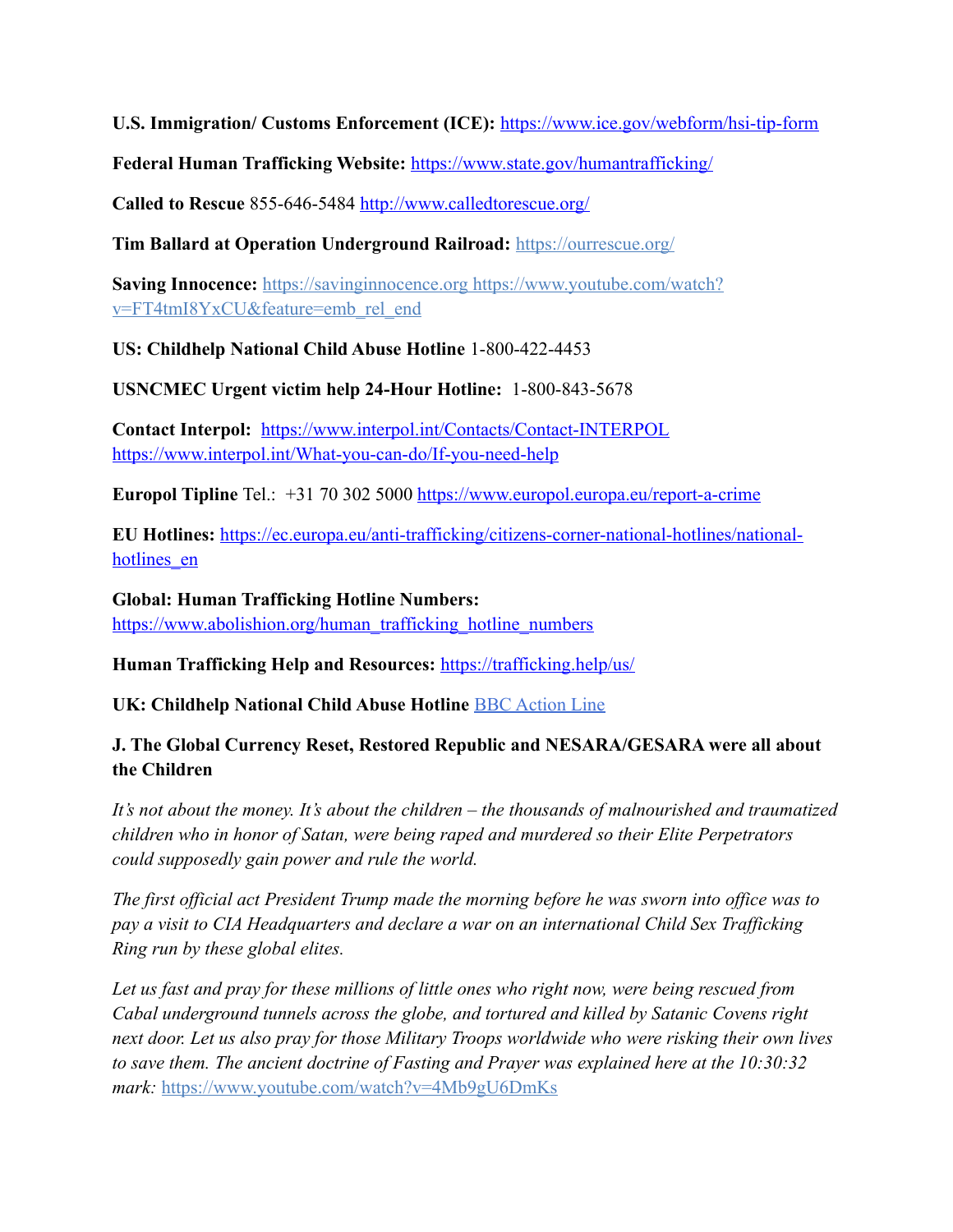**K. Judy Note:** *I do not now, nor have I ever, received monies for writing my Updates and articles. The compensation has been in having outlets to help Save the Children by exposing truths about the very secretive Satanic Ritual Abuse, Pedophilia and Child Sacrifice that was rampant in our international society.*

*The above was a summary of information from the Internet. It would be up to the reader to do their own research and decide whether or not it was valid.*

*I will send the Safe Link Website out when I find out what it is, plus it will be posted on several Dinar Websites. It is my understanding that by linking into the Safe Link Website it will generate a Non Disclosure Agreement to sign in order to obtain redemption/ exchange appointments.*

*After signing that Non Disclosure I will be unable to email, post or talk to anyone about the exchange process for at least 90 days, so I will be going silent and taking that time to get my humanitarian project organized and going.*

*This is not a goodbye. I expect to be working with many of you in the near future. I can't tell you how much I have enjoyed getting to know you. You will remain in my heart forever.*

*A huge Thank You to those dedicated and brave Intel providers who wished to remain unknown; to our Angel Martha who worked 24/7 to expose what's really going on; to humble Wildfire Lady who is adept at exposing the truth; to Brad who does great research; to Bonni B who exposes the underlying causes of what is really happening and to Ken who uncovers almost unlimited Intel on pedophilia to help us Save the Children.*

*Let us Thank Q that the reset has finally come to be. I wish you well in your humanitarian efforts and look forward to seeing you on the other side where together, we will make life better for all.*

*Patience is a Virtue. Having Virtue is a sign of a good moral being. Good moral beings have the power to overcome evil and change the world. And, we will!!!* . . . Judy

### **Updates for the Week Prior:**

[Restored Republic via a GCR: Update as of June 23, 2022](https://operationdisclosureofficial.com/2022/06/23/restored-republic-via-a-gcr-as-of-june-23-2022/)

[Special Restored Republic via a GCR Report as of June 22, 2022](https://operationdisclosureofficial.com/2022/06/22/special-restored-republic-via-a-gcr-report-as-of-june-22-2022/)

[Restored Republic via a GCR as of June 22, 2022](https://operationdisclosureofficial.com/2022/06/22/restored-republic-via-a-gcr-as-of-june-22-2022/)

[Special Restored Republic via a GCR Report as of June 21, 2022](https://operationdisclosureofficial.com/2022/06/21/special-restored-republic-via-a-gcr-report-as-of-june-21-2022/)

[Restored Republic via a GCR as of June 21, 2022](https://operationdisclosureofficial.com/2022/06/21/restored-republic-via-a-gcr-as-of-june-21-2022/)

[Special Restored Republic via a GCR Report as of June 20, 2022](https://operationdisclosureofficial.com/2022/06/20/special-restored-republic-via-a-gcr-report-as-of-june-20-2022/)

[Restored Republic via a GCR: Update as of June 20, 2022](https://operationdisclosureofficial.com/2022/06/20/restored-republic-via-a-gcr-as-of-june-20-2022/)